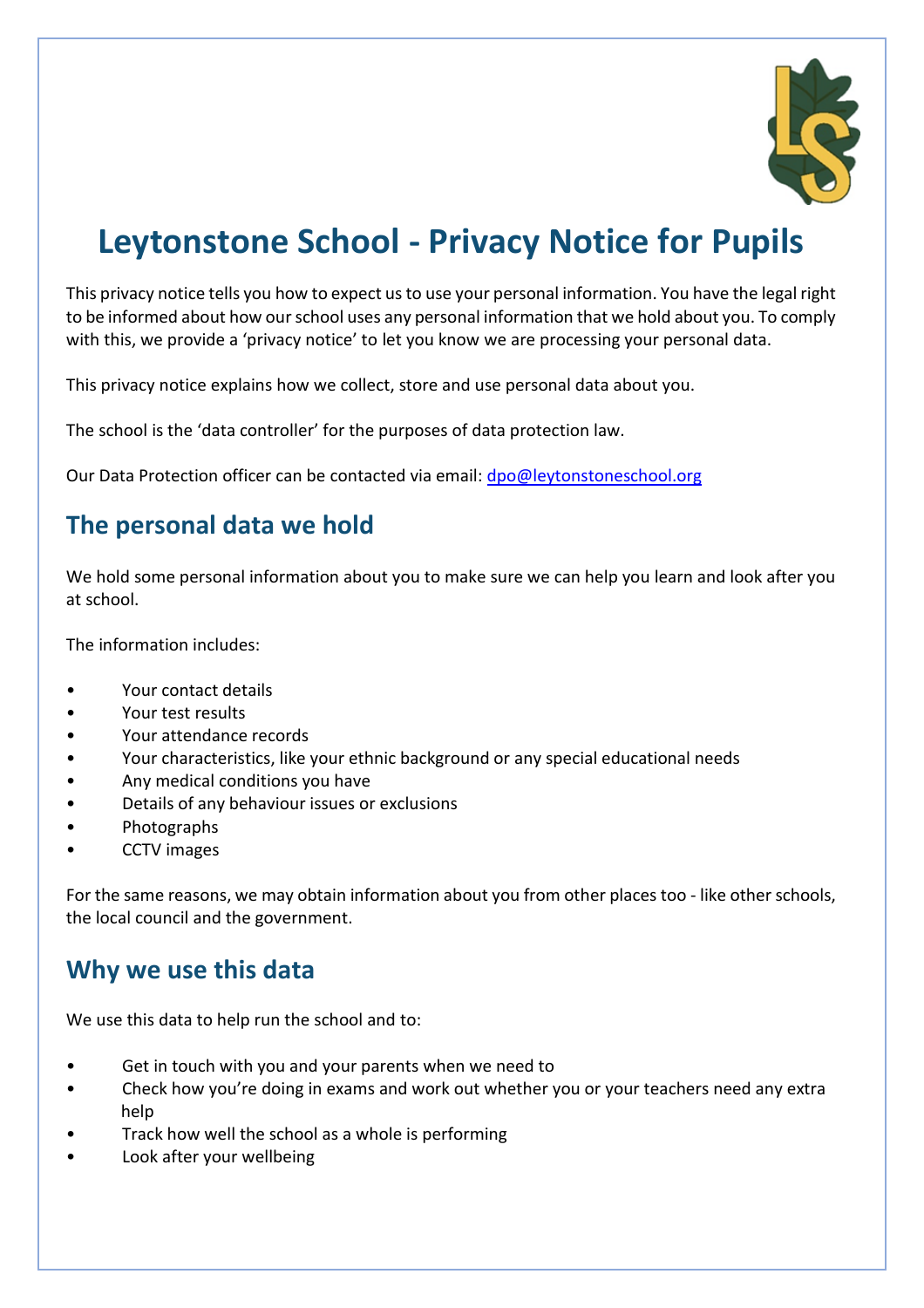# **Our legal basis for using your data**

We will only collect and use your information when the law allows us to. Most often, we will use your information where:

- We need to comply with the law
- We need to use it to carry out a task in the public interest (in order to provide you with an education)

Sometimes, we may also use your personal information where:

- You, or your parents/carers have given us permission to use it in a certain way
- We need to protect your interests (or someone else's interests)

Where we have got permission to use your data, you or your parents/carers may withdraw this at any time. We will make this clear when we ask for permission and explain how you can withdraw your consent.

Some of the reasons listed above for collecting and using your information overlap, and there may be several grounds which mean we can use your data.

# **Collecting this information**

While in most cases you, or your parents/carers, must provide the personal information we need to collect, there are some occasions when you can choose whether or not to provide the data.

We will always tell you if it's optional. If you must provide the data, we will explain what might happen if you don't.

### **How we store this data**

We will keep personal information about you while you are a pupil at our school. We may also keep it after you have left the school, where we are required to by law.

We have a retention schedule which sets out how long we must keep information about pupils on our website.

# **Who we share your information with**

We do not share personal information about you with anyone outside of the school without permission from you or your parents/carers, unless the law and our policies allow us to do so.

Where it is legally required, or necessary for another reason allowed under data protection law, we may share personal information about you with:

- Our local authority to meet our legal duties to share certain information with them, such as concerns about your safety and exclusions
- The Department for Education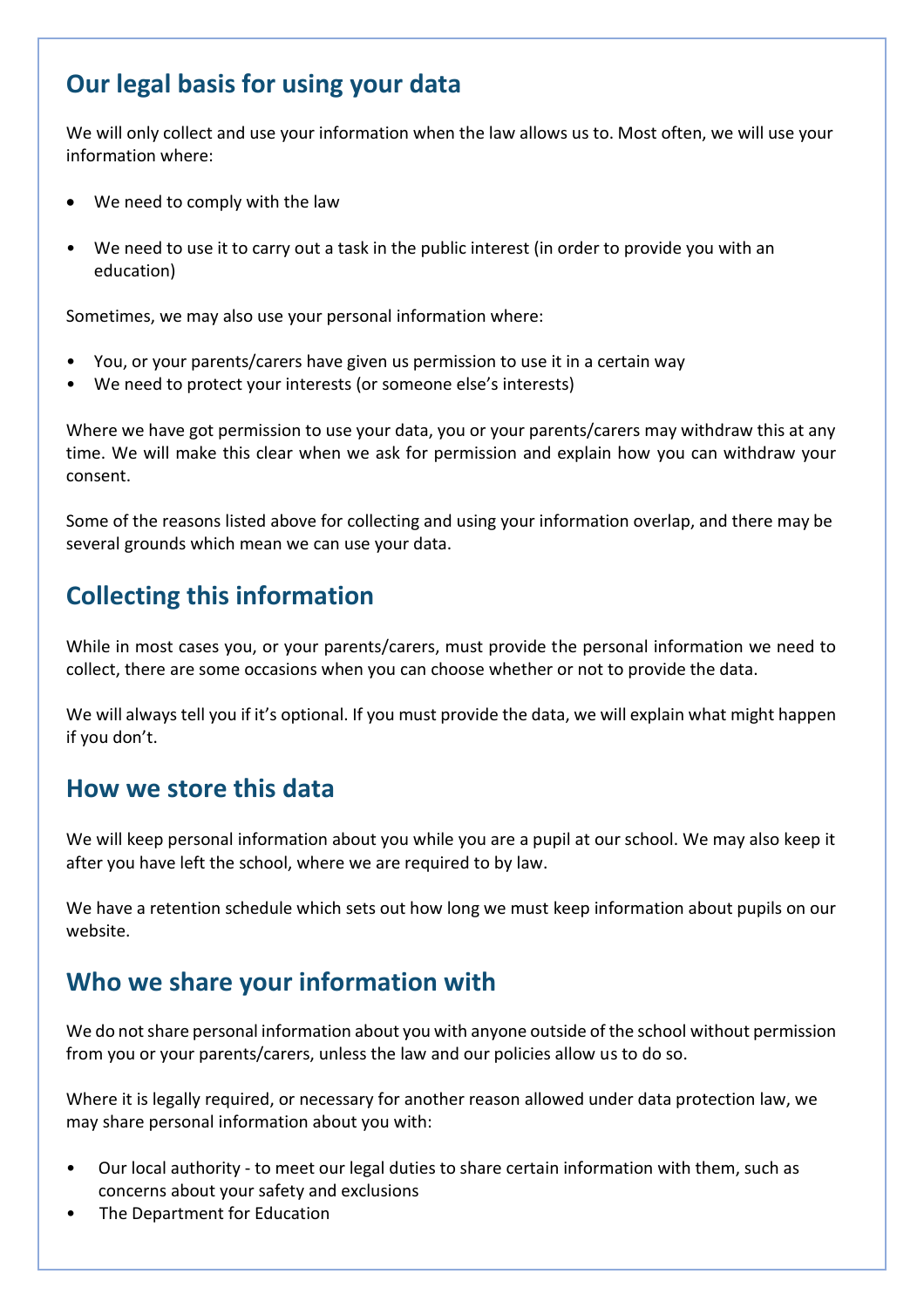- Your family and representatives
- Educators and examining bodies
- Our regulator Ofsted (the organisation or "watchdog" that supervises us)
- Suppliers and service providers so that they can provide the services we have contracted them for
- Financial organisations
- Central and local government
- Our auditors
- Survey and research organisations
- Health authorities
- Security organisations
- Health and social welfare organisations
- Professional advisers and consultants
- Charities and voluntary organisations
- Police forces, courts, tribunals
- Professional bodies

### **National Pupil Database**

We are required to provide information about you to the Department for Education (a government department) as part of data collections such as the school census.

Some of this information is then stored in the [National Pupil Database,](https://www.gov.uk/government/publications/national-pupil-database-user-guide-and-supporting-information) which is managed by the Department for Education (DfE) and provides evidence on how schools are performing. This, in turn, supports research.

The database is held electronically so it can easily be turned into statistics. The information it holds is collected securely from schools', local authority's, exam boards and others.

The DfE may share information from the database with other organisations which promote children's education or wellbeing in England. These organisations must agree to strict terms and conditions about how they will use your data.

You can find more information about this on the DfE's webpage on [how it collects and shares research](https://www.gov.uk/data-protection-how-we-collect-and-share-research-data)  [data.](https://www.gov.uk/data-protection-how-we-collect-and-share-research-data)

You can also [contact the Department for Education](https://www.gov.uk/contact-dfe) if you have any questions about the database.

# **Your Rights**

#### **Your right of access**

#### **How to access personal information we hold about you**

You can find out if we hold any personal information about you, and how we use it by making a 'subject access request', as long as we are sure that you can properly understand your rights and what they mean.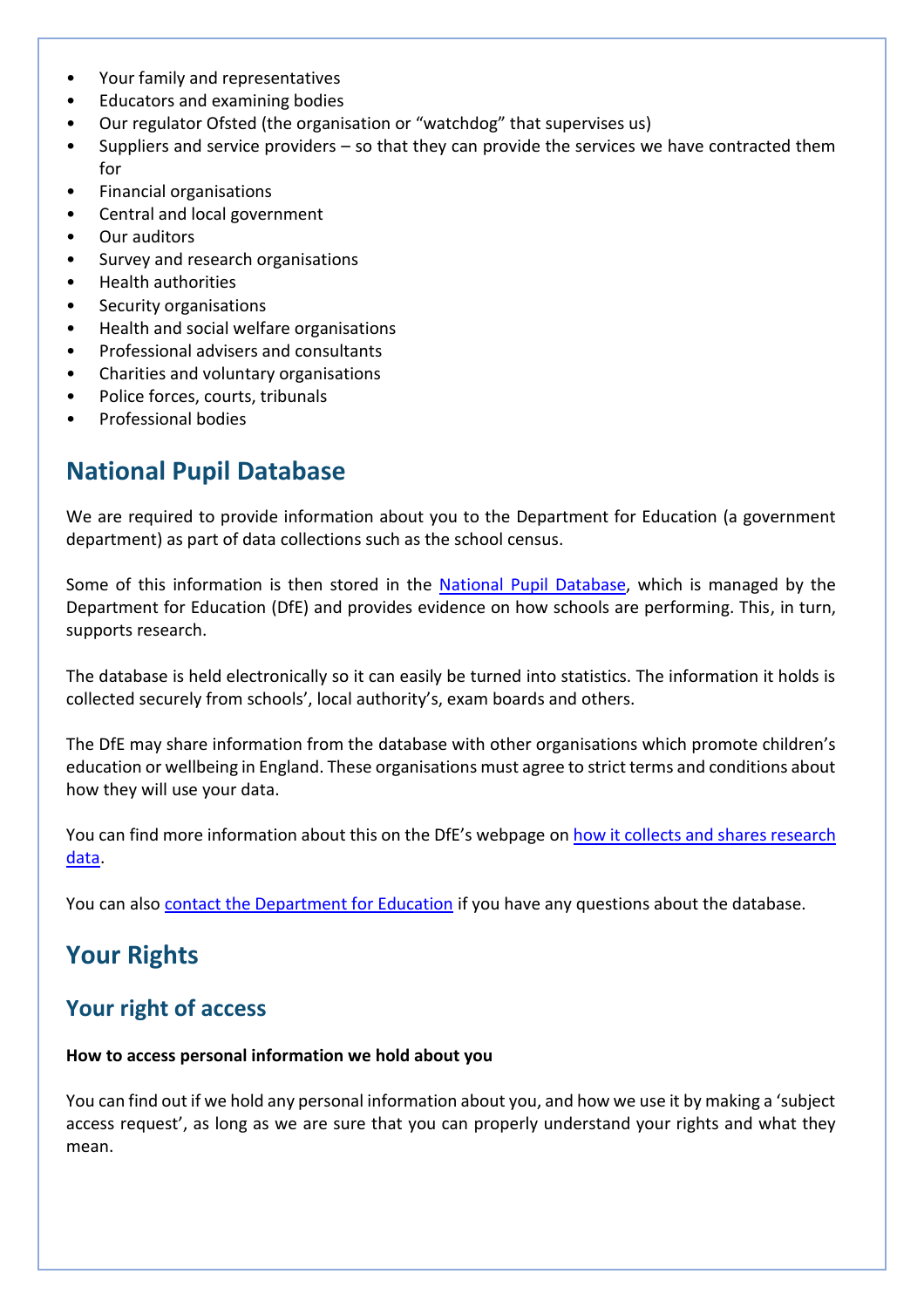If we do hold information about you, we will:

- Give you a description of it
- Tell you why we are holding and using it, and how long we will keep it for
- Explain where we got it from, if not from you or your parents
- Tell you who it has been, or will be shared with
- Let you know if we are using your data to make any automated decisions (decisions being taken by a computer or machine, rather than by a person)
- Give you a copy of the information

You may also ask us to send your personal information to another organisation electronically in certain circumstances.

If you want to make a request, please contact our Data Protection Officer.

#### **You also have the right to:**

You have other rights over how your personal data is used and kept safe, including the right to:

- Say that you don't want it to be used if this would cause, or is causing, harm or distress
- Stop it being used to send you marketing materials
- Say that you don't want it used to make automated decisions (decisions made by a computer or machine, rather than by a person)
- Have it corrected, deleted or destroyed if it is wrong, or restrict our use of it
- Claim compensation if the data protection rules are broken and this harms you in some way

#### **How we use cookies**

A cookie is a small file which asks permission to be placed on your computer's hard drive. Once you agree, the file is added, and the cookie helps analyse web traffic or lets you know when you visit a particular site. Cookies allow web applications to respond to you as an individual. The web application can tailor its operations to your needs, likes and dislikes by gathering and remembering information about your preferences.

We use traffic log cookies to identify which pages are being used. This helps us analyse data about web page traffic and improve our website in order to tailor it to customer needs. We only use this information for statistical analysis purposes and then the data is removed from the system.

Overall, cookies help us provide you with a better website, by enabling us to monitor which pages you find useful and which you do not. A cookie in no way gives us access to your computer or any information about you, other than the data you choose to share with us.

You can choose to accept or decline cookies. Most web browsers automatically accept cookies, but you can usually modify your browser setting to decline cookies if you prefer. This may prevent you from taking full advantage of the website.

Further information on deleting and controlling cookies can be found at:

- [www.aboutcoookies.org](http://www.aboutcoookies.org/)
- [www.allaboutcookies.org](http://www.allaboutcookies.org/)